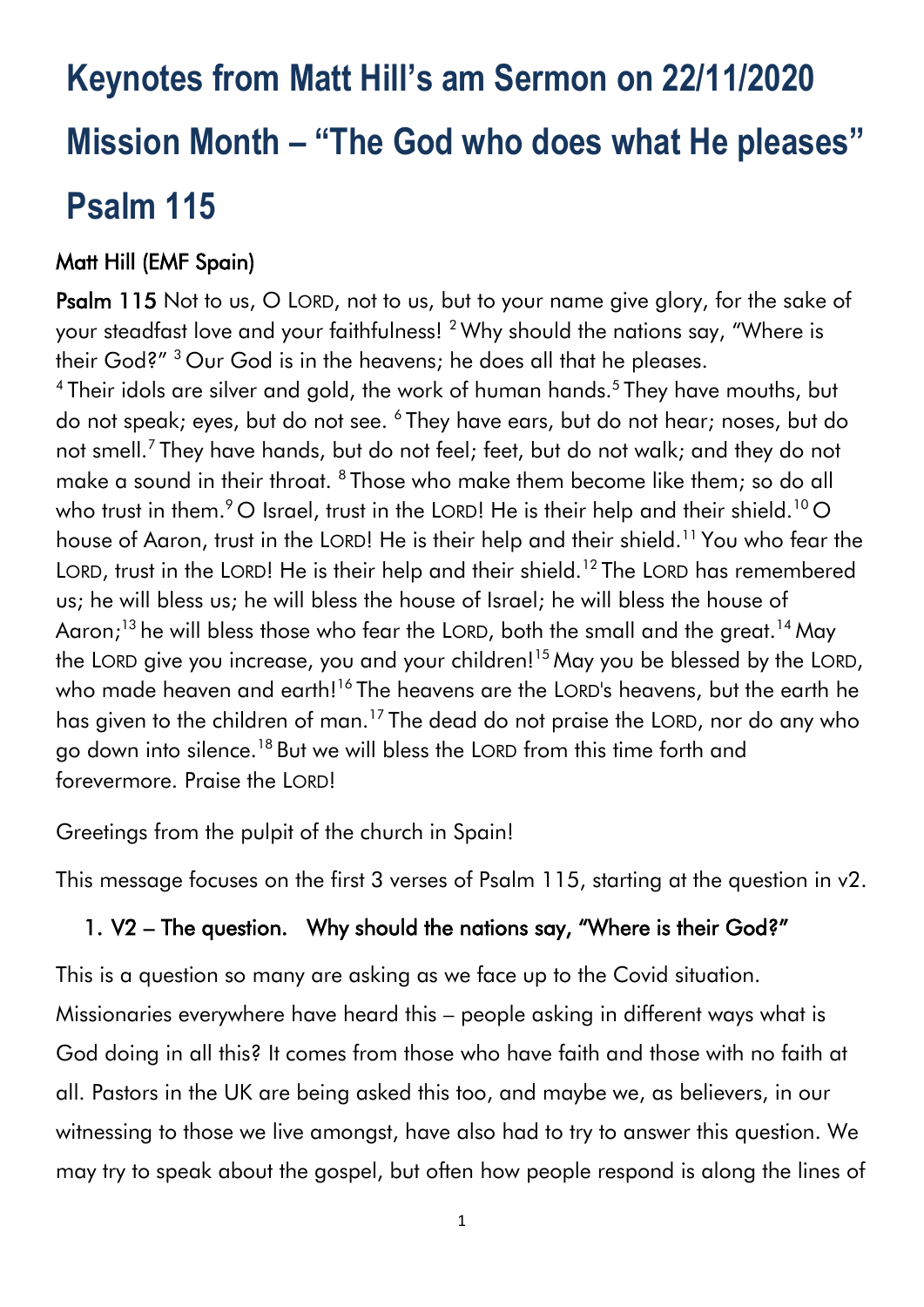'That's all very well, but where is God now that the world is in such a mess. Why doesn't God do something?'

There are some exceptions, where this situation has caused people to seek God, but generally the feeling is 'Where is God when you need him most?' The implied reasoning is that, as God isn't sorting this out, then clearly he doesn't exist, and if he does exist, then he obviously isn't bothered with me so I won't bother with him. Everything centres on one thing – me! Man thinks entirely in concentric circles, all centred on himself, so if God exists, then he must only exist:

- to serve me and my purposes
- to provide for me and all my needs and wants
- to bail me out when I get it wrong

If he exists, then God's role in this world is to put right everything in my life, and to provide me with a bed of roses on which to float through this life on my way towards some notional paradise that God is somehow obliged to welcome me into. Because we think it's all about us, when we suffer injustice or we don't like what life throws at us and our plans go awry, people lash out at God. Sneeringly, man clenches his fist and cries out to the God he doesn't believe in 'I told you so – if God existed, this is what he should really be doing. God is a phoney, and where is he when you need him most? Why doesn't he put a stop to this – I'm finished with God. Don't talk to me about him'

It doesn't matter whether it's Coronavirus, Mad Cow disease, famine, earthquake, typhoon or tsunami, war or civil unrest, corruption or injustice – as we seek to preach the gospel faithfully, the cry is the same around the world, whether spoken or unspoken:

#### Hey you Christians, where is your God now?

#### 2. v3 – The reply. Our God is in the heavens; he does all that he pleases.

Take note that the reply (answering two questions) is in the plural (Our God). This is the people of God, the church, addressing the question that the world places before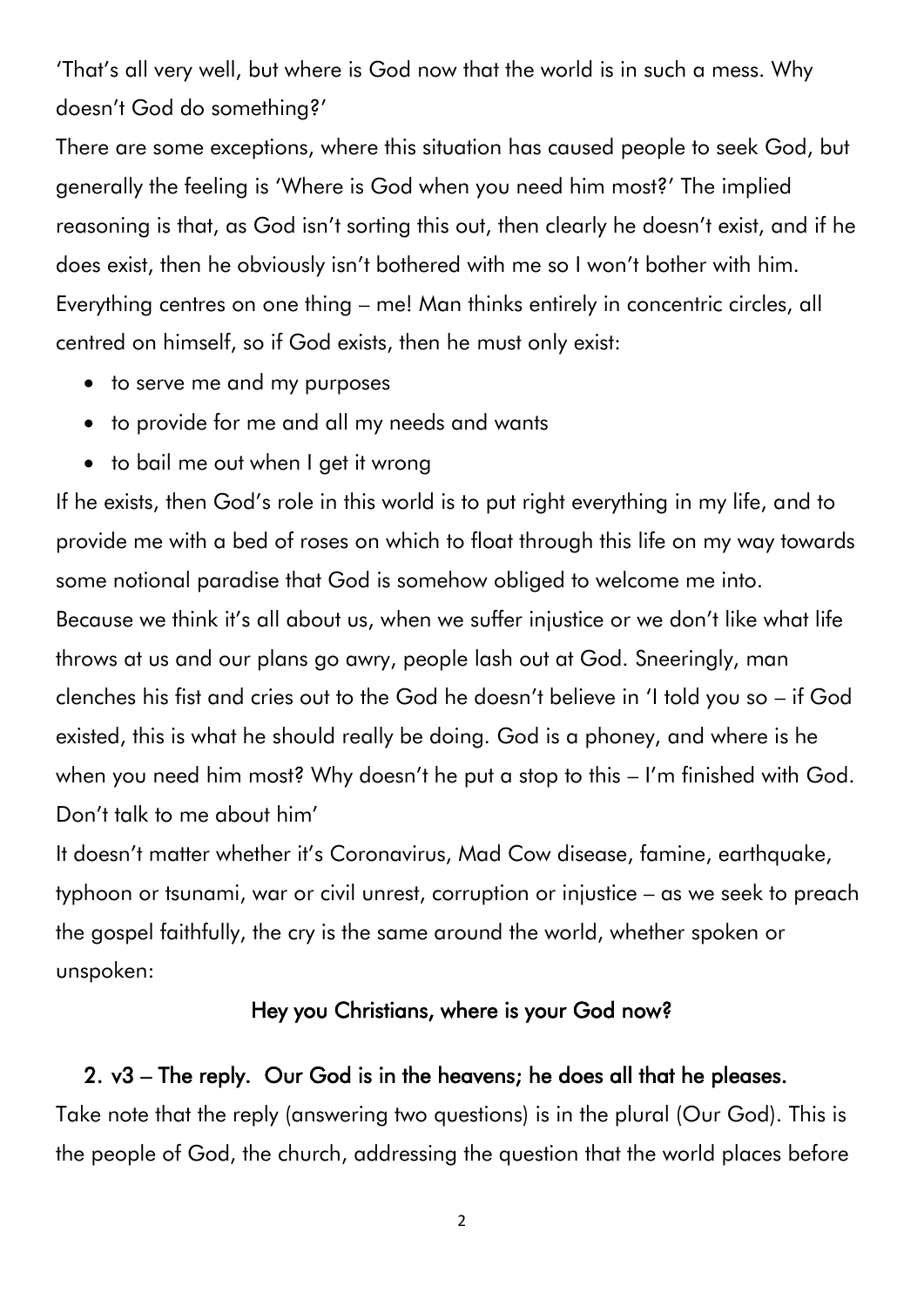them and answering it. There is no 'I' in church. Although our faith is individual both by definition and necessity, it is not lived out in isolation.

- God has adopted us into his family
- He has added us to his church
- We belong together as a people in local congregations

Whilst we are thankful for tools such as Zoom and YouTube, church is about being together in person. Staring at a TV screen while we sit at home is not church, even if we are listening to a sermon and some praise songs, because that is an individual activity. Church is about being together as a congregation.

- a) Where is God? Our God is in the heavens. The united response of God's people reminds us firstly that:
- God is not limited by the here and now and cannot be contained in creation
- As a heavenly being he is different to us, far above us and holier than us

Above all, it is a statement by God's people that our God is exactly where he should be – in the heavens. Where else would you expect him to be, given that he is God? Jesus himself taught us to pray 'Our Father in heaven'

b) Who is God? This is the real question, rather than where is God or even what is he doing? Our God is the Almighty – the God who does what he wants. He does all that he pleases (v3).

Our God does everything that he wills to do, not like an uncontrolled child, but as a God with a good and perfect will who is able always to carry out his will to perfection. 'Your will be done' (from the Lord's Prayer) is not just a petition, it is also a declaration – a statement of fact. His will is always done whether it be in hard times or in the face of unbelief. It is carried out by those who know and love him and by those who deny his existence. His will is always done. None can stop the Lord Almighty – neither plague nor famine, nor demons or principalities, not unbelief or rebellion.

#### Our God is in heaven and does whatever pleases him.

3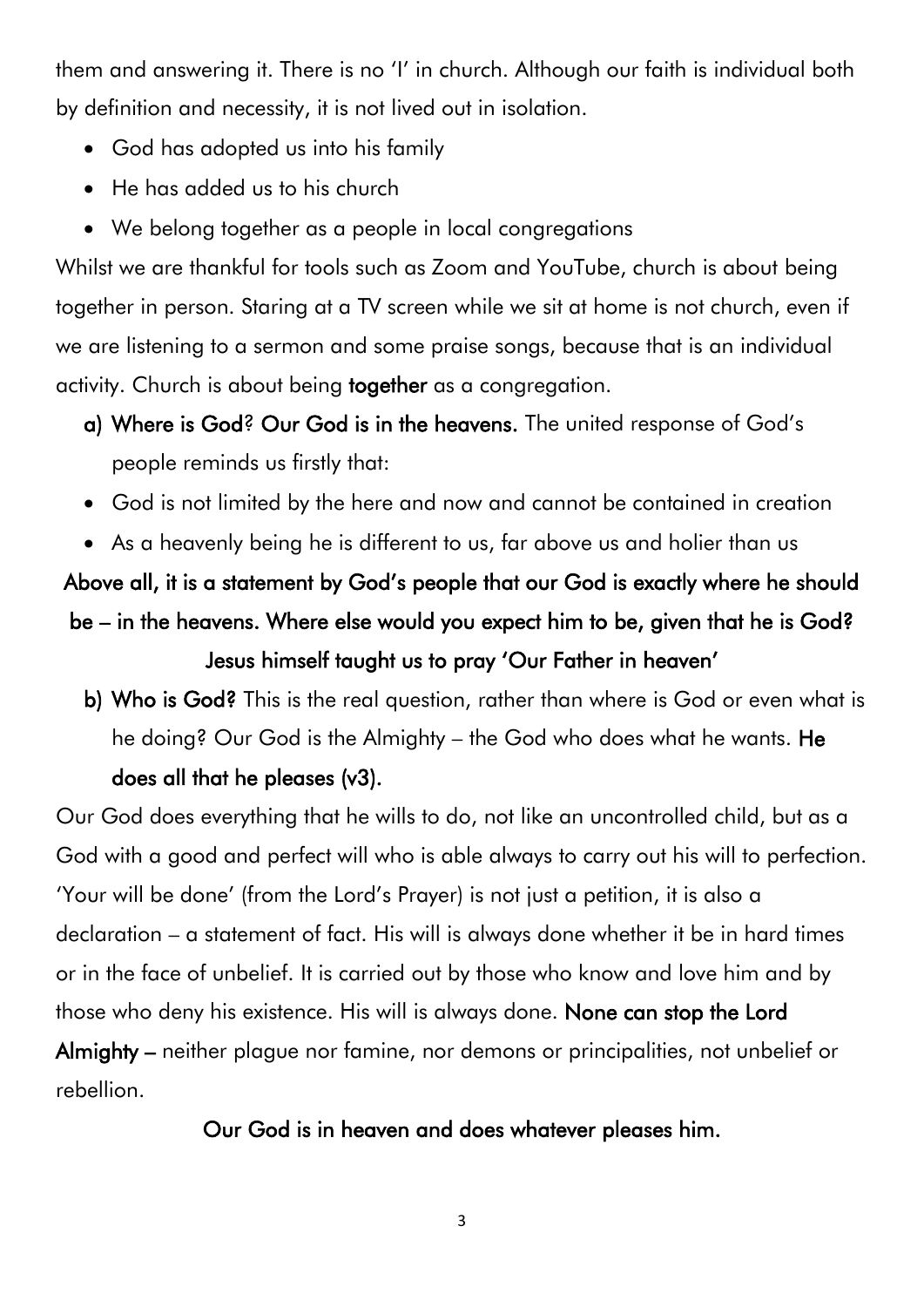# 3. A response. v1 - Not to us, O LORD, not to us, but to your name give glory, for the sake of your steadfast love and your faithfulness!

How do we respond to v2? What is God's will and what pleases God? In v1 we are shown the concepts of love and faithfulness, and given the idea of a glorious God who is always to be glorified. This is who God is, and he does not change, so this remains true when you are in church, when you are at work, or at leisure. It is true in Broadstone or in Spain. It was true before Covid, it will be true after Covid, and is true now, during Covid. The truth that God is a God of love and faithfulness, who is always to be glorified, applies in all places, at all times and in all circumstances. Jesus' last words were of mission, evangelism, of proclamation and preaching. They were words directed to his disciples, to his followers, to his church – go and preach the Gospel. That was his will and remains his will.

What is the Gospel if not the love and faithfulness of God to a people chosen in Christ before the foundation of the world, so that men and women, boys and girls might come to know Christ and see him as their Saviour, finding their forgiveness in his blood.

When their eyes are opened to see his love toward them in a saving way, and to see the faithfulness of God to the covenant he made with his Son before the world began, not only are they ransomed, healed, restored forgiven, but, most glorious of all, God is glorified.

When a sinner comes to the foot of the cross, God receives the ultimate glory and honour. Bringing people to know his saving love in the person of his Son, Jesus Christ, is God's will and pleasure and he is glorified through that. Jesus said 'I will build my church' and none can stop the Lord Almighty.

Ephesians 1:3-11 tells us these truths: Blessed be the God and Father of our Lord Jesus Christ, who has blessed us in Christ with every spiritual blessing in the heavenly places, <sup>4</sup> even as he chose us in him before the foundation of the world, that we should be holy and blameless before him. In love  $^5$  he predestined us $^{\rm [b]}$  $^{\rm [b]}$  $^{\rm [b]}$  for adoption to himself as sons through Jesus Christ, according to the purpose of his will, <sup>6</sup> to the praise of his glorious grace, with which he has blessed us in the Beloved.  $7$  In him we have redemption through his blood, the forgiveness of our trespasses, according to the riches of his grace,  $8$  which he lavished upon us, in all wisdom and insight